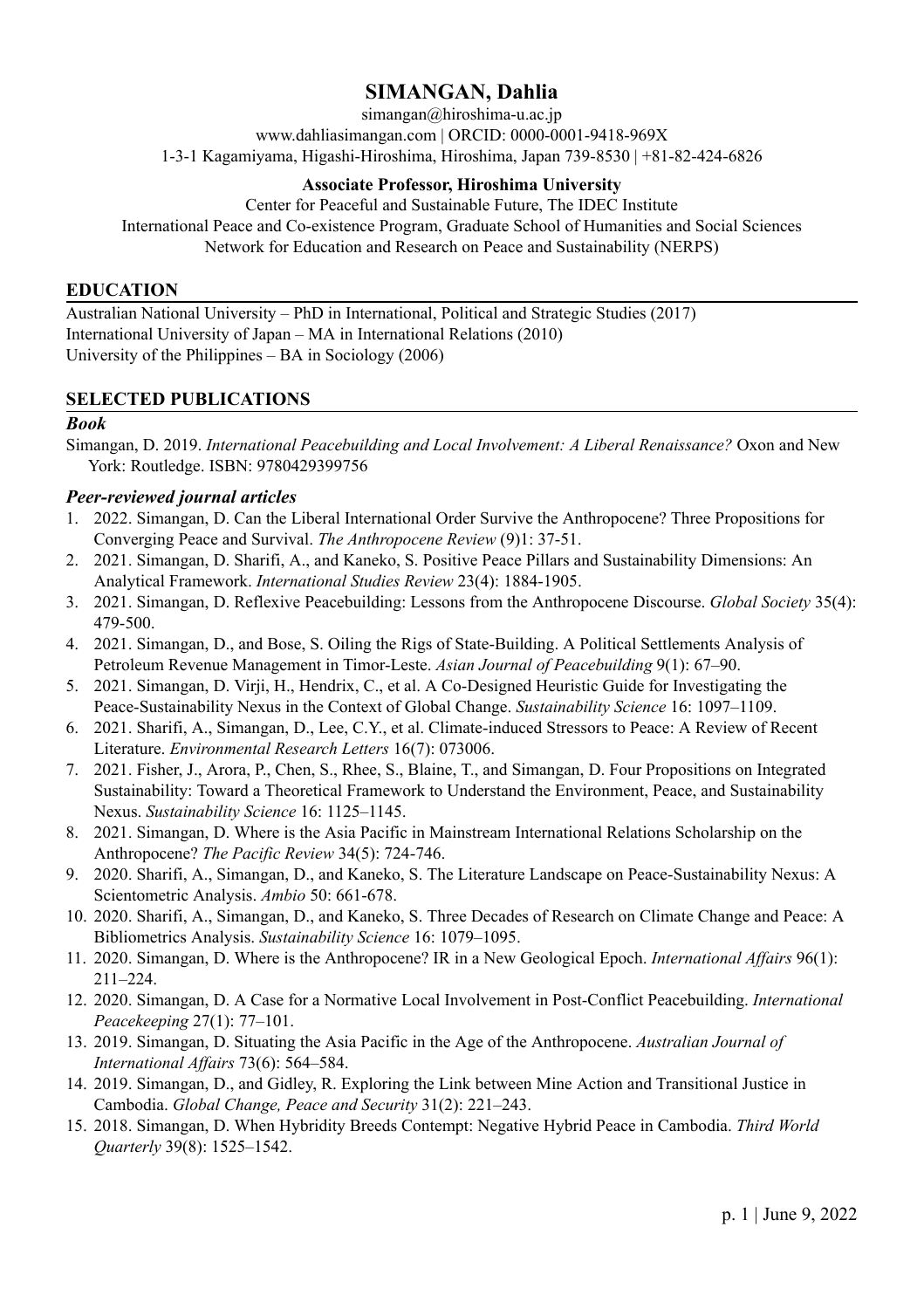- 16. 2018. Simangan, D. Domino Effect of Negative Hybrid in Kosovo's Post-Conflict Peacebuilding. *Journal of Intervention and Statebuilding* 12(1): 120–141.
- 17. 2018. Simangan, D. Is the Philippine 'War on Drugs' an Act of Genocide? *Journal of Genocide Research* 20(1): 68–89.
- 18. 2017. Simangan, D. A Detour on the Local Turn: Roadblocks in Timor-Leste's Post-Conflict Peacebuilding. *Asian Journal of Peacebuilding* 5(2): 195–221.
- 19. 2017. Simangan, D. The Pitfalls of Local Involvement: Justice and Reconciliation in Cambodia, Kosovo, and Timor-Leste. *Peacebuilding* 5(3): 305–319.

### *Book chapters*

- 1. 2022. Simangan, D. Challenging the Legal Boundaries of Genocide: The War on Drugs in the Philippines. In S.S.F. Regilme Jr. and I. Hadiprayitno (eds.), *Human Rights at Risk: Global Governance, American Power, and the Future of Dignity,* 106-120. New Brunswick: Rutgers.
- 2. 2021. Sharifi, A., and Simangan, D. Environmental Sustainability the Missing Pillar of Positive Peace. In K. Standish, H. Devere, A.E. Suazo and R. Rafferty (eds.), *The Palgrave Handbook of Positive Peace*. Singapore: Palgrave Macmillan.
- 3. 2021. Simangan, D. Disrupting the Universality of the Anthropocene with Perspectives from the Asia Pacific. In D. Chandler, F. Müller and D. Rothe (eds.), *International Relations in the Anthropocene: New Actors, New Agencies and New Approaches.* Palgrave Macmillan.
- 4. 2021. Deekeling A., and Simangan, D. Bridging Gaps: From a Descriptive to a Practical Mid-Space Actor Typology. In Y. Uesugi, A. Deekeling, S.S. Umeyama and L. McDonald-Colbert (eds.), *Operationalisation of Hybrid Peacebuilding in Asia: From Theory to Practice*, pp. 59-80*.* Cham, Switzerland: Palgrave Macmillan.

### *Non-peer-reviewed publications*

- 1. Virji, H., Sharifi, A., Kaneko, S., and Simangan, D. 2020. The Sustainability-Peace Nexus in the Context of Global Change. *Sustainability Science* 14: 1467-1468. doi:[10.1007/s11625-019-00737-1](https://doi.org/10.1007/s11625-019-00737-1)
- 2. Simangan, D., and Barrowman, H. 2019. Book Review: The Politics of the Anthropocene by John S. Dryzek and Jonathan Pickering. Oxford: Oxford University Press, 2019. *Human Ecology Review* 25(2): 165–170.
- 3. Simangan, D., and Melvin, J. 2019. "Destroy and Kill 'the Left'": Duterte on Communist Insurgency in the Philippines with a Reflection on the Case of Suharto's Indonesia. *Journal of Genocide Research* 21(2): 214–226. doi:[10.1080/14623528.2019.1599515](https://doi.org/10.1080/14623528.2019.1599515).
- 4. Simangan, D. 2015. Book Review: Third World Colonialism and Strategies of Liberation: Eritrea and East Timor Compared by Awet Tewelde Weldemichael. New York: Cambridge University Press, 2013. *Asian Politics and Policy* 7(1): 159–161.
- 5. Simangan, D. 2008. Securitizing Drug Trafficking: The Case of ASEAN and Myanmar. *OSS Digest* 1 st quarter: 12–17.

### *Media engagement*

- 1. 2020. Interview with *CNN Philippines Meet the Millennials* about the human rights situation in the Philippines. Dec 5.
- 2. 2020. Cited in *NPR*, Over 120,000 People Remain Displaced 3 Years After Philippines' Marawi Battle. Oct 23.

### *Opinion articles and editorials*

- 1. 2021. Sharifi, A., Simangan, D., Kaneko, S., and Virji, H. The sustainability-peace nexus: why is it important? *Sustainability Science* 16: 1073–1077. doi[:10.1007/s11625-021-00986-z](https://doi.org/10.1007/s11625-021-00986-z)
- 2. 2021. Simangan, D. "Vision for the Anthropocene: an environmentally sustainable and socially just economic transition." *UNSW Sydney Grand Challenges*, Feb 25.
- 3. 2020. Simangan, D. "'I Hope This Finds You Well': Living in the Anthropocene." *International Af airs Blog*, Jun 10.
- 4. 2019. Simangan, D., and Manantan, M. "Japan's Peacebuilding Prowess: The Case of Marawi City." *The Diplomat*, Jun 1.
- 5. 2019. Simangan, D. "Is Marawi City 'Alive and Booming' or a 'Ghost Town'?" *The Diplomat*, May 1.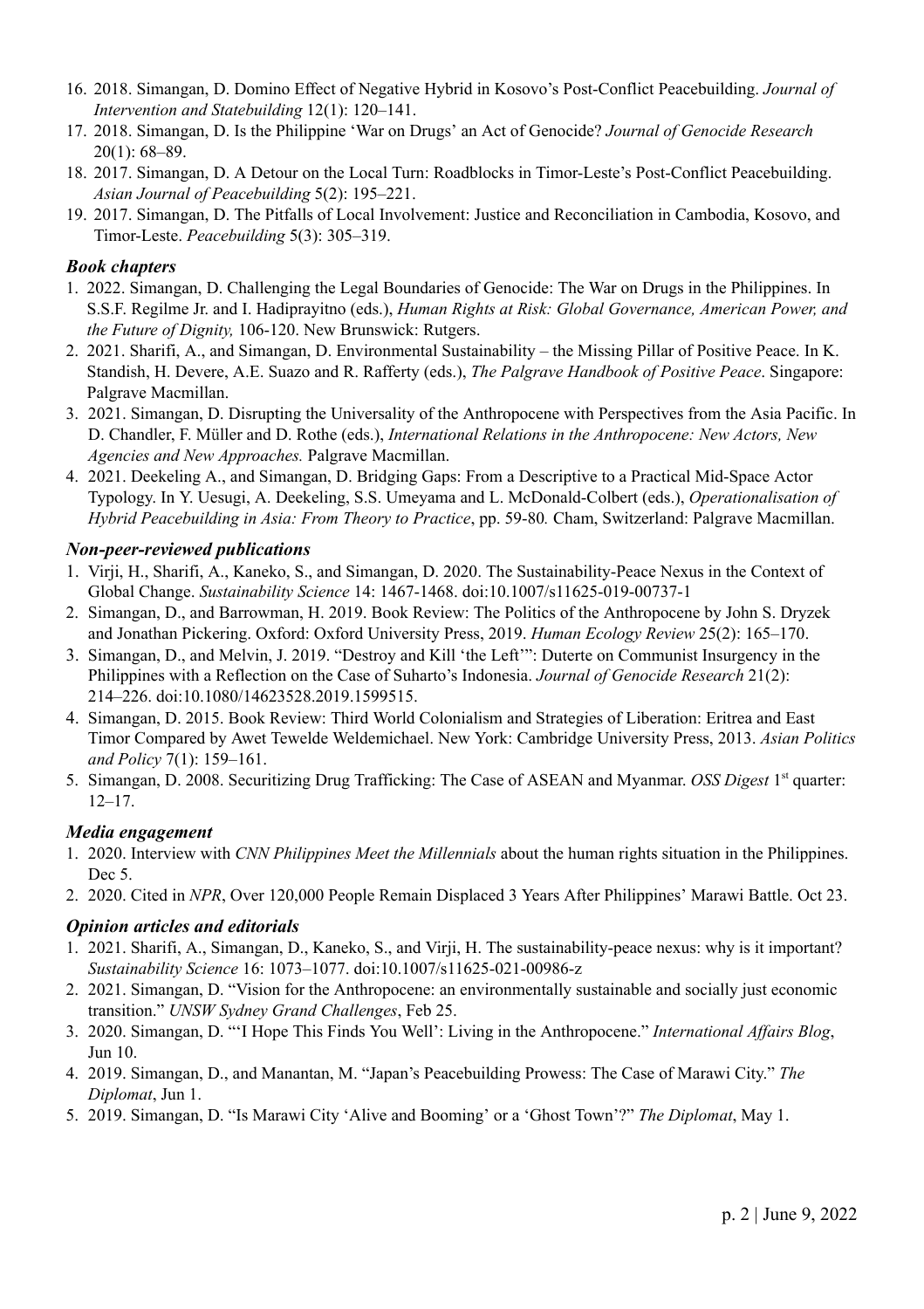# **GRANTS, AWARDS, and SCHOLARSHIPS**

- 2021-2022. Japan Society for the Promotion of Science (JSPS)/Kakenhi Grant-in-Aid for Early-Career Researchers. Urban Sites of Peace and Conflict in Marawi City in Mindanao, Philippines (¥2,600,000)
- 2021. Hiroshima University Female Researchers Specific Joint Research Grant. Sustainable Peace and Peaceful Sustainability in Conflict-Affected Societies (¥500,000)
- 2020. Hiroshima University Award for Encouraging Female Researchers. Urban Peacebuilding in Marawi City: People, Places, and Practices (¥400,000)
- 2019. Pete Hay Early Career Researcher Prize awarded by the Australian Political Studies Association–Environmental Politics and Policy Standing Research Group (AU\$250 and feedback meeting)
- 2019. Deborah Gerner Grant for Professional Development awarded by the International Studies Association–Women's Caucus and sponsored by Lynne Rienner Publishing (US\$2,000)
- 2017-2019. Japan Society for the Promotion of Science Grant-in-Aid for JSPS Fellows (¥1,600,000)
- 2012-2016. ANU University Research Scholarship (International) (AU\$23,728 per annum) and ANU Higher Degree Research Merit Scholarship (tuition fees)
- 2015. Academic Council on the United Nations System Dissertation Fellowship Award (US\$1,500 cash prize and US\$500 conference travel grant)
- 2015. Australian Political Studies Association Best Graduate Student Poster (AU\$1,000)
- 2015. ANU Vice-Chancellor Travel Grant (AU\$1,000)
- 2008-2010. Matsushita/Panasonic International Foundation Scholarship (¥100,000 monthly stipend plus tuition fees)

### **SERVICE (Current)**

Assistant Editor, *[Peacebuilding](https://www.tandfonline.com/toc/rpcb20/current)* | Editorial Advisory Board Member, *Review of [Socio-Economic](http://www.reserds.com/) Research and [Development](http://www.reserds.com/) Studies* | Co-founder, Peace [Perspectives](https://peaceperspectives.org/) | Creator, Scholars [Unbound](https://dahliasimangan.com/scholarsunbound/)

### **SERVICE (Past)**

International advisor, EU-funded [Cooperative](https://www.championsproject.eu/) Harmonize Action Model to Stop Polarisation in Our Nations [\(CHAMPIONs\)](https://www.championsproject.eu/) project | Member of the Board of Directors, Global [Peacebuilding](http://www.gpaj.org/) Association of Japan | Academic Liaison Officer, Academic Council on the United Nations System [\(ACUNS\)](http://www.acuns.tokyo/) Tokyo Liaison Office | Conference Program Co-Chair, Hiroshima International Conference on Peace and Sustainability

# **INVITED LECTURES / PRESENTATIONS**

- 2022. Peacebuilding for the Anthropocene: Agency, Time, and Space. University of Manchester. Virtual: Feb 7.
- 2021. Keynote Speech: Disrupting the Universality of the Anthropocene. *Philippine International Studies Organization.* Virtual: Nov 6-7.
- 2021. The Evolution of Peacebuilding. *New Era University.* Virtual: Jun 25.
- 2021. International Peacebuilding in Post-Conflict Societies. *National Defence College of the Philippines*. Virtual: Jun 14.
- 2021. Peacebuilding: The Liberal, the Local, and the ASEAN Way. *De La Salle University, Manila*. Virtual: Apr 8.
- 2019. Reflexive Agency, Time, and Space in Peacebuilding in the Anthropocene. *Annual State-of-Peacebuilding (StoP) Conference: War and Peace After the Human*. Austrian Study Centre for Peace and Conflict Resolution. Stadtschlaining, Austria: Dec 9–10.
- 2019. Peace and Sustainability Initiative at Hiroshima University. *Future Earth Asia International Symposium: Social-Ecological Health in Asia*. Seoul National University. Seoul: Nov 11–13.
- 2019. Reflexive Peacebuilding: Lessons from the Anthropocene Discourse. *Workshop on Restructuring the Architecture of International Peacebuilding*. Waseda University. Tokyo. Sep 11–12.
- 2019. The Local Turn in Peacebuilding: From Theory to Practice. *Ministry of Foreign Af airs of Japan*. Tokyo: Feb 20.
- 2018. Mine Action and Transitional Justice in Cambodia. *Kanagawa University*. Kanagawa, Japan: Dec 4.
- 2018. Peacebuilding Research. *132<sup>nd</sup> Taoyaka Program*. Hiroshima University, Hiroshima: Oct 15.
- 2018. Liberal Peacebuilding in Cambodia. *Musashi University*. Tokyo: Jun 29.
- 2018. Saving Liberal Peacebuilding Once Again? *International University of Japan*. Niigata, Japan: Apr 27.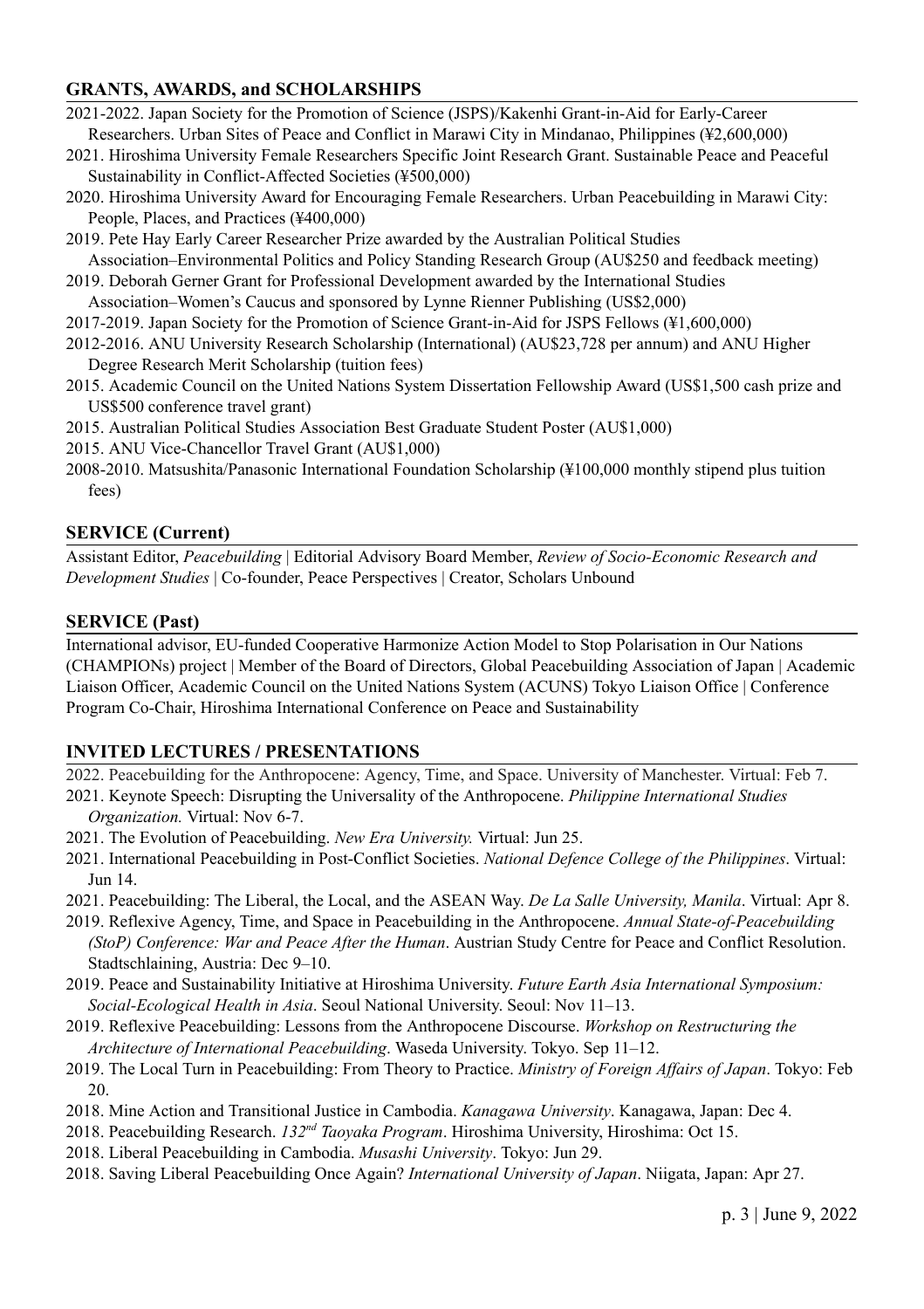### **CONFERENCE PRESENTATIONS**

- 2022. Sustainable Peace and Peaceful Sustainability in Conflict-Affected Societies. *Hiroshima International Conference on Peace and Sustainability.* Hiroshima: Mar 1–4.
- 2022. Urban peacebuilding in Marawi City, Philippines: People, Places, and Practices. *International Studies Association Annual Convention.* Virtual: Mar 28.
- 2022. Researching Peace and Sustainability. *International Studies Association Annual Convention.* Virtual: Mar 28.
- 2021. Hiroshima in the Anthropocene: Agency, Temporality, and Spatiality of Peacebuilding. *Australian Political Studies Association.* Virtual: Sep 20.
- 2021. Peace and Sustainability in the Anthropocene: Implications for Post-conflict Peacebuilding (with Florian Krampe). *Mirai 2.0 Research and Innovation Week*. Virtual: Jun 7–11.
- 2021. Peace and Sustainability in the Anthropocene: Implications for Post-conflict Peacebuilding (with Florian Krampe). *International Studies Association Annual Convention*. Virtual: Apr 6–9.
- 2020. Oiling the Rigs of State-Building: A Political Settlement Analysis of Political Order in Fiscal Governance in Timor-Leste (with Srinjoy Bose). *Oceanic Conference on International Studies*. Online: Dec 7–11.
- 2019. Peace in the Age of the Anthropocene. *Australian Political Studies Association Annual Conference, Shifting Identities, Political Change, and the Idea of the 'Nation'*. Adelaide, Australia: Sep 22–25.
- 2019. Where is the Anthropocene? A Systematic Review of Regional Perspectives in International Relations Scholarship. *International Political Science Association RC44 International Conference, Global Risk, Security and Ethnicity.* Nagasaki, Japan: Aug 10–11.
- 2019. Where is the Asia Pacific in the International Relations Scholarship on the Anthropocene? A Systematic Literature Review. *International Studies Association–Asia Pacific Conference, Asia-Pacific and World Order: Security, Economics, Identity and Beyond.* Nanyang Technological University, Singapore: Jul 4–6.
- 2018. Situating the Asia Pacific in the Anthropocene. *IDAS International Conference, Transformation and Challenges in the Asia Pacific: The Next Decade and Beyond*. National Cheng Chi University, Taipei, Taiwan: Nov 22–24.
- 2018. International and Local Perceptions of Success and Failure in United Nations Peacebuilding Missions. *International Political Science Association World Congress, Borders and Margins*. Brisbane, Australia: Jul 21–25.
- 2016. Healing a Wounded Past: Justice and Reconciliation in Post-conflict Societies. *International Studies Association 57 th Annual Convention, Exploring Peace*. Atlanta, GA: Mar 16–19.
- 2015. The Responsibility to Rebuild Security in Post-conflict Societies through UN Transitional Administrations. *Asia-Pacific Peace Research Association 2015 Conference, Pathways Towards Just Peace: Reinventing Security, Justice and Democracy in Asia-Pacific*. Kathmandu, Nepal: Oct 9–11.
- 2015. The Responsibility to Rebuild Security in Post-conflict Societies: Cambodia, Kosovo, and Timor-Leste in Retrospect. *Australian Political Studies Association Annual Conference, The Future of Politics and Political Science*. Canberra, Australia: Sep 28–30.
- 2015. The Responsibility to Rebuild Security in Post-conflict Societies through UN Transitional Administrations. *Academic Council on the United Nations System 2015 Annual Meeting, The UN at 70: Guaranteeing Security and Justice*. The Hague, The Netherlands: Jun 11–13.

# **PEER REVIEWS**

Asia Maior | Asian Journal of Law and Society | Asian Journal of Peacebuilding | Asian Politics and Policy | Australian Journal of International Affairs | Civil Wars| Global Change, Peace and Security | International Peacekeeping | International Relations | Journal of Intervention and Statebuilding | Journal of Global Security Studies | Journal of Law and Conflict Resolution | Journal of Peacebuilding and Development | Millennium: Journal of International Studies | Open Theology | Political Geography | Revista Estudios Socio-Jurídicos | Sojourn | The Pacific Review | Third World Quarterly

### **ACADEMIC ASSOCIATIONS**

International Studies Association | International Political Science Association | Australian Political Studies Association | Global Peacebuilding Association of Japan